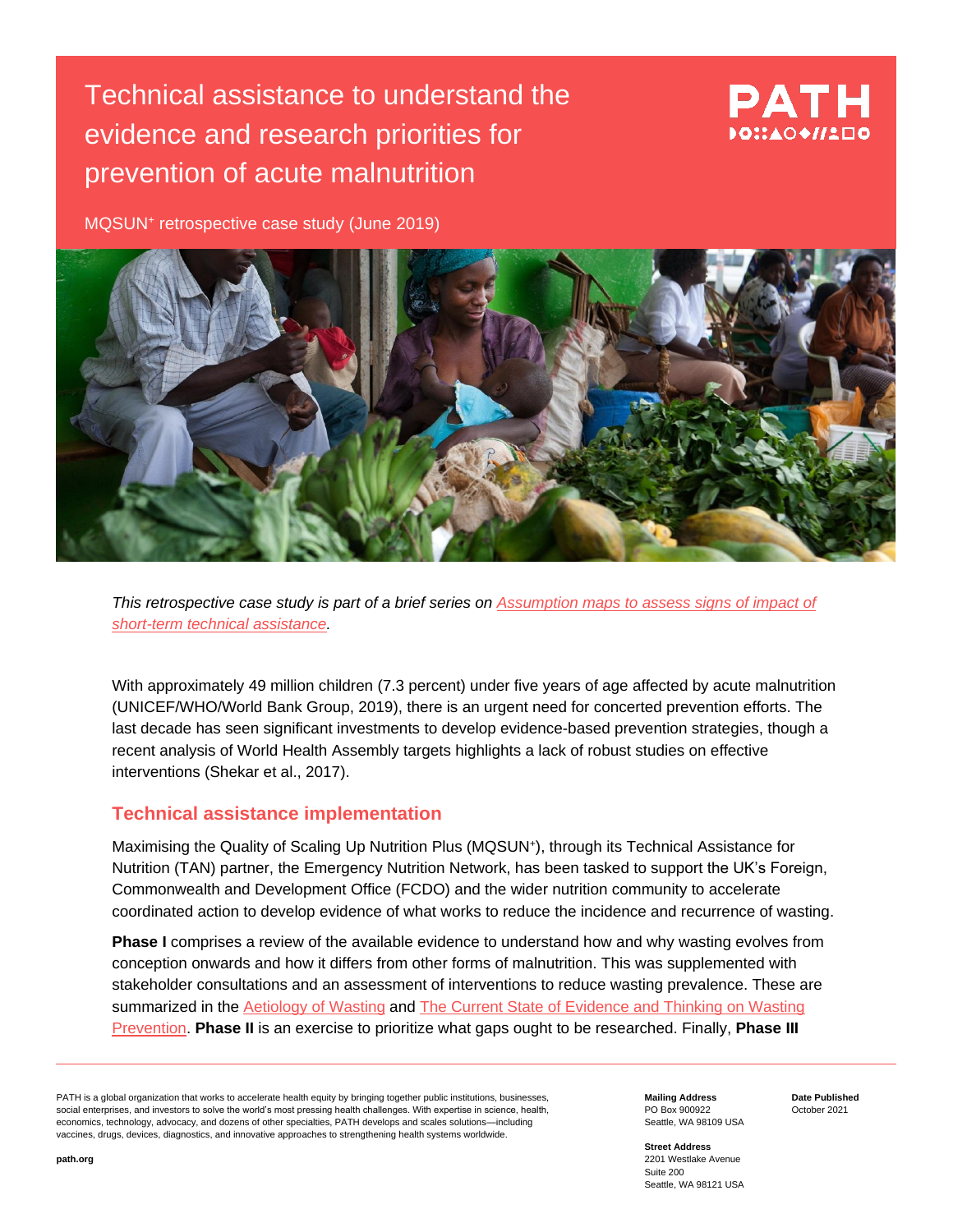seeks to review how actors can strengthen the humanitarian and development nexus to increase impact on the reduction of wasting and other major forms of child malnutrition.

### **Assumption pathway to impact**

The aim of this case study is to showcase what has enabled this TA's impact, as well as the signs of impact along the pathway for scaled-up nutrition action and reduced malnutrition. It singles out one row of the assumption map to highlight how TA carrying out *research and review of the evidence* (one of the categories of support to FCDO) can lead to improved or scaled-up nutrition programs and impact malnutrition (**Figure 1**). This is part of a larger picture, the full assumption map, of how different types of TA (corresponding to each row of the map), such as TA to build capacity in nutrition, contribute to and capture the contributions to the nutrition theory of change (TOC) and the global nutrition agenda.

#### Phase I: Development of the etiology of wasting

The comprehensive review of peer-reviewed journal articles and key pieces of grey literature, led by a team of experts, resulted in a clearer understanding of the pathways through which children become wasted. It highlighted a growing evidence base on the association between wasting and stunting, the overlap of risk factors, and the multiplicative effect of dual deficits on child mortality. This led to the idea that prevention strategies may need to include a joint approach to capture, understand, and address this vulnerability. The evidence review, which resulted in a depiction of the cycle of wasting, collaboratively prepared with the FCDO advisor who requested the assignment (**Figure 2** and **Table 1**), highlights the need to act on early determinants to support optimal fetal development and infant feeding. This has consequences not only for the type of literature search on interventions but also on the type of research questions that arise, such as how and to what extent does in utero experience amplify the risk of wasting in response to external factors during infancy and childhood?

| <b>Key activities</b><br>and their pre-<br>conditions                                                                                                                                                                                         | Key outputs<br>and potential<br>formats                                                                                                                                                                                                                                                                                                                                                                                              | Selection of<br>assumptions                                                                                                                                                                                                                                                                                                                                        | Key outcomes                                                                                                                                                                   | Selection of<br>assumptions                                                                                                                                                                                                                 | Signs of<br>uptake<br>(sign of impact<br><i>itself</i> )                                                                                                                                                                                                    | Selection of<br>assumptions                                                                                                                                                                                                                                                                   | Impact                                                                                                                                         |
|-----------------------------------------------------------------------------------------------------------------------------------------------------------------------------------------------------------------------------------------------|--------------------------------------------------------------------------------------------------------------------------------------------------------------------------------------------------------------------------------------------------------------------------------------------------------------------------------------------------------------------------------------------------------------------------------------|--------------------------------------------------------------------------------------------------------------------------------------------------------------------------------------------------------------------------------------------------------------------------------------------------------------------------------------------------------------------|--------------------------------------------------------------------------------------------------------------------------------------------------------------------------------|---------------------------------------------------------------------------------------------------------------------------------------------------------------------------------------------------------------------------------------------|-------------------------------------------------------------------------------------------------------------------------------------------------------------------------------------------------------------------------------------------------------------|-----------------------------------------------------------------------------------------------------------------------------------------------------------------------------------------------------------------------------------------------------------------------------------------------|------------------------------------------------------------------------------------------------------------------------------------------------|
| Research and<br>review of<br>evidence<br>Right under-<br>standing<br>and/or<br>experts<br>conducting<br>the work<br>Availability<br>I.<br>and access to<br>information<br>Scientific<br>method to<br>systematically<br>review the<br>evidence | Summary of<br>available<br>evidence to<br>adequately<br>understand the<br>condition(s), and $\boxed{2}$<br>of the breadth<br>and depth of the<br>evidence base<br>Causal<br>diagrams or<br>similar (e.g.,<br>Figure 2)<br>Table of<br>$\bullet$<br>literature on<br>risk factors,<br>potential<br>confounders.<br>or effect<br>modifiers<br>(e.g., Table 1)<br>Report on<br>$\bullet$<br>literature<br>review<br>Research<br>article | <b>Quality of</b><br>summary is<br>appropriate<br>Evidence<br>found is<br>pertinent to<br>nutrition<br>global<br>agenda<br>3) Sufficient<br>buy-in and<br>funding to<br>use the<br>evidence<br>4) Feasibility to<br>roll out or<br>scale up<br>effective<br>interventions<br>Enabling<br>$\vert 5) \vert$<br>environment<br>for use of<br>evidence,<br><b>THEN</b> | Use of<br>evidence<br>gaps to inform<br>research<br>questions to<br>further the<br>nutrition<br>agenda<br>Key experts<br>convene to<br>prioritize<br>research<br>appropriately | 6) There is<br>the<br>research<br>gaps and<br>use the<br>prioritized<br>research<br>questions<br>7) The<br>evidence<br>is used to<br>roll out or<br>scale up<br>effective<br>programs<br>based on<br>scientific<br>evidence,<br><b>THEN</b> | Using<br>investment research of<br>to address the evidence<br>base to inform<br>future<br>research<br>activities and<br>program<br>design or<br>scale-up<br>Using the<br>prioritized<br>research to<br>inform funding<br>for scaling up<br>nutrition action | IF<br>8)<br>The research<br>prioritized<br>translates into<br>decreased<br>burden of<br>disease or its<br>risk factors<br>9)<br>Funding is<br>available for<br>rolling out<br>research and<br>interventions<br>10) There is good<br>coverage of<br>evidence-<br>based program,<br><b>THEN</b> | Enhanced<br>quality, scale,<br>and<br>effectiveness<br>of nutrition-<br>related<br>programs and<br>policies<br>Reduced<br>burden of<br>disease |

#### **Figure 11. One slice of the assumption map for the wasting research.**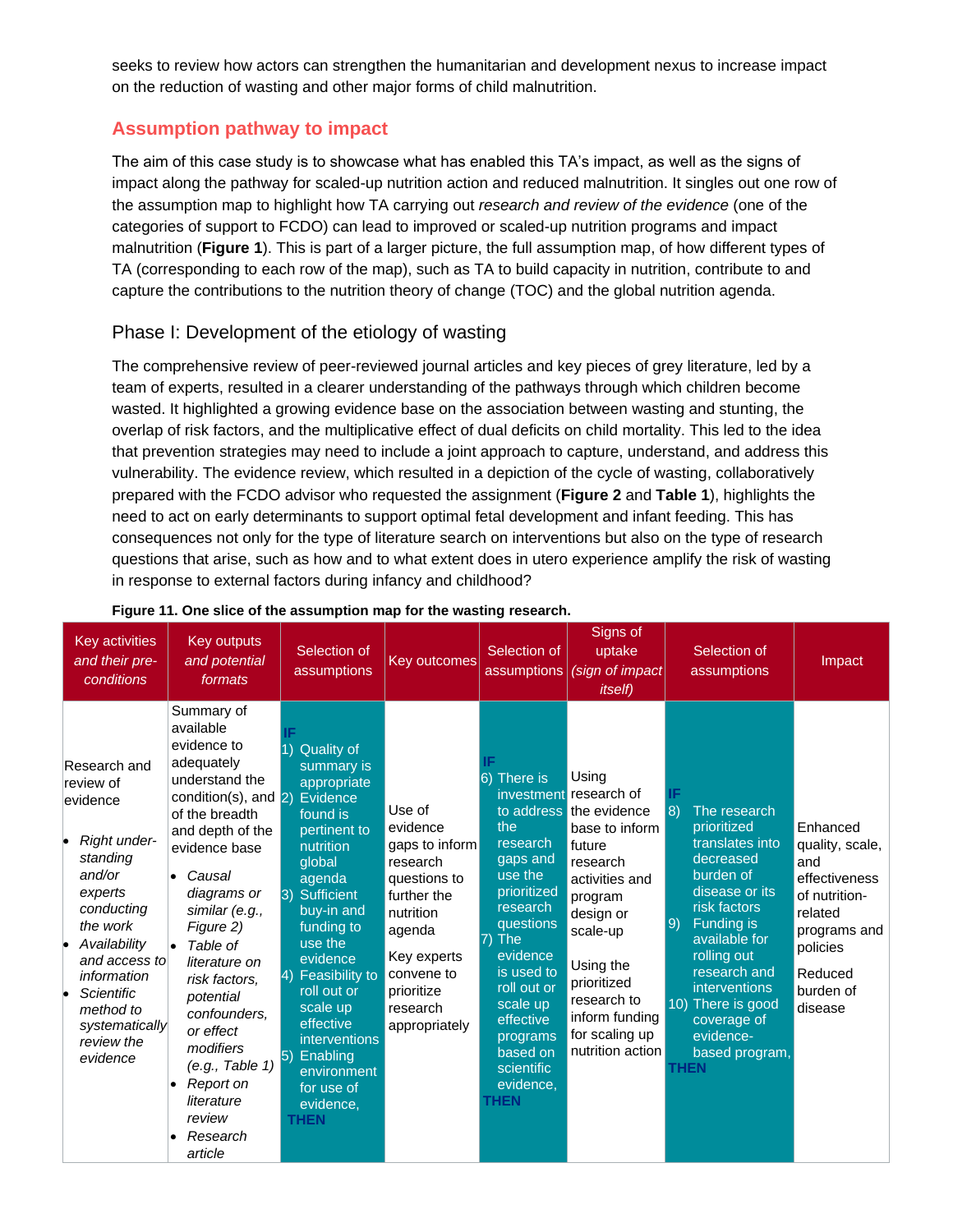**Figure 2. Wasting throughout the life cycle diagram.** 



*Abbreviation: WASH, water, sanitation, and hygiene.*

#### **Table 1. Data sources for child wasting factors and examples.**

| <b>Factor</b>                                                        | <b>Example</b>                                                                                          |  |  |  |  |  |
|----------------------------------------------------------------------|---------------------------------------------------------------------------------------------------------|--|--|--|--|--|
| Association with child wasting outcomes                              |                                                                                                         |  |  |  |  |  |
| Maternal status (short) and body mass index (BMI)<br>(thin)          | (Ali et al., 2017; Ozaltin et al., 2010; Subramanian et al.,<br>2009; Tigga & Sen, 2016)                |  |  |  |  |  |
| Maternal age (young)                                                 | (Fall et al., 2015; Pravana et al., 2017)                                                               |  |  |  |  |  |
| Family planning                                                      | (Aheto et al., 2015; Asfaw et al., 2015; Betebo et al., 2017;<br>Fink et al., 2014; Tette et al., 2015) |  |  |  |  |  |
| Intra-uterine growth restriction, preterm and/or low<br>birth weight | (Christian et al., 2013; Rahman et al., 2016; Sania et al.,<br>2015)                                    |  |  |  |  |  |
| Child stunting                                                       | (McDonald et al., 2013; Victora, 1992)                                                                  |  |  |  |  |  |
| Inflammation and enteric enteropathy                                 | (Genton et al., 2015; Harper et al., 2018; Patwari, 1999;<br>Relman, 2013)                              |  |  |  |  |  |
| Diarrhea                                                             | (Ahmed et al., 1993; Patwari, 1999; Relman, 2013)                                                       |  |  |  |  |  |
| Dietary diversity                                                    | (Arimond & Ruel, 2018; Frempong & Annim, 2017)                                                          |  |  |  |  |  |
| Food insecurity                                                      | (Abdurahman et al., 2016; Betebo et al., 2017)                                                          |  |  |  |  |  |
| Water, sanitation, and hygiene (WASH)                                | (Humphrey, 2009; Raihan et al., 2017)                                                                   |  |  |  |  |  |
| Household wealth (low)                                               | (Bhutta et al., 2013; Frongillo et al., 1997; Martorell &<br>Young, 2012)                               |  |  |  |  |  |
| Mother's education/literacy                                          | (Aheto et al., 2015; Frozanfar et al., 2016; Ickes et al.,<br>2015; Mishra et al., 2014)                |  |  |  |  |  |
| Women's empowerment                                                  | (Alaofè et al., 2017; Shroff et al., 2011)                                                              |  |  |  |  |  |
| Male involvement                                                     | (Kansiime et al., 2017)                                                                                 |  |  |  |  |  |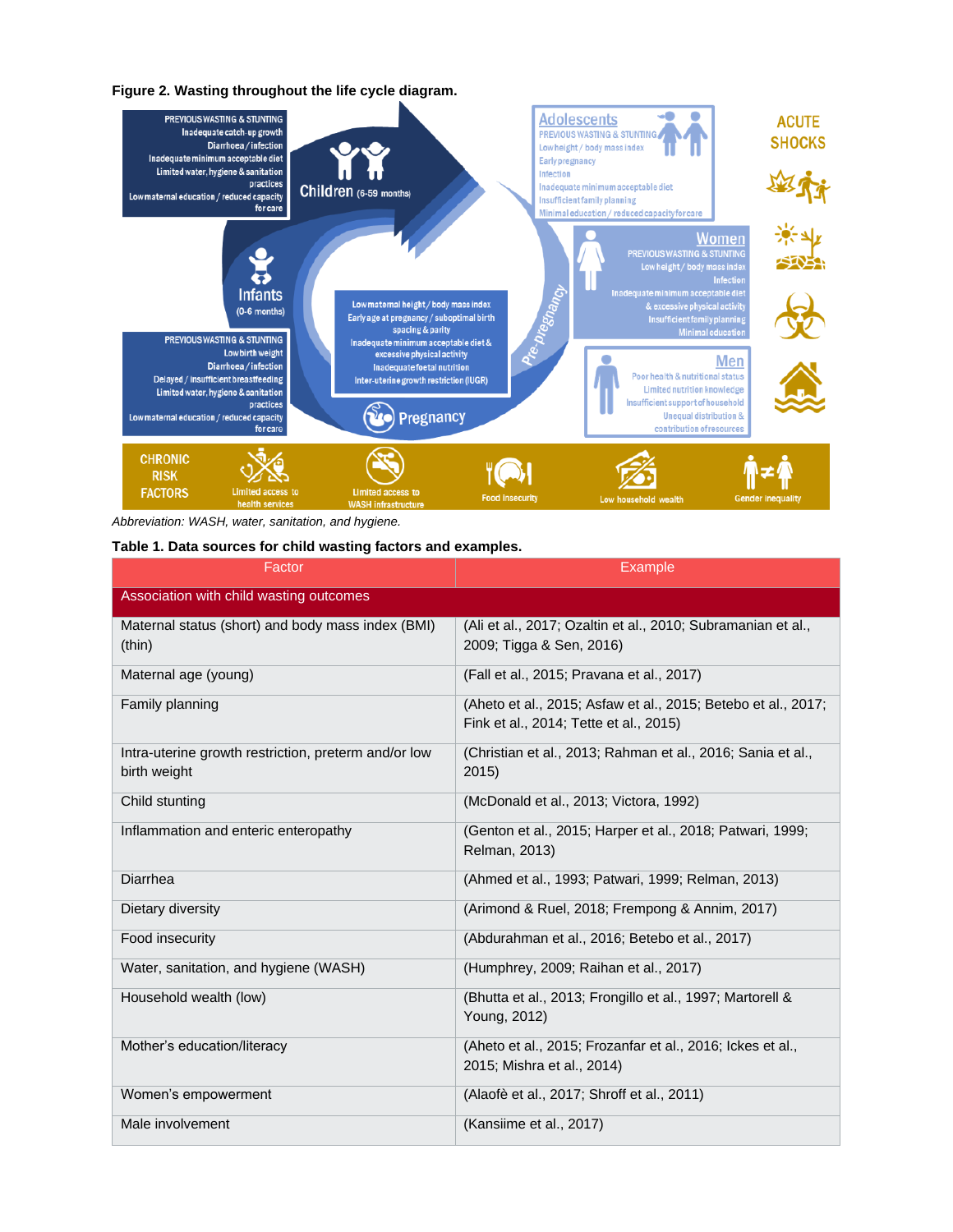| Factor                                  | <b>Example</b>             |  |  |  |  |
|-----------------------------------------|----------------------------|--|--|--|--|
| Multiple risk factors in the life cycle | (Akombi et al., 2017)      |  |  |  |  |
| Emergency contexts                      | (Altare et al., 2016)      |  |  |  |  |
| Impact of child wasting                 |                            |  |  |  |  |
| Multiple impacts                        | (Black et al., 2008, 2013) |  |  |  |  |
| Cognitive development                   | (Kar et al., 2008)         |  |  |  |  |
| Morbidity                               | (Black et al., 2013)       |  |  |  |  |

## Phase I: Summarizing the state of evidence on wasting prevention

The team used the findings of the evidence summary to frame the literature search on nutrition-related interventions and develop a semi-structured questionnaire for expert stakeholders to share their opinion on what approaches work, the challenges, and the knowledge gaps. The systematic summary of the state of evidence by intervention area, quality of available studies, potential effect on wasting prevention, and the expert opinion on its significance helped depict where the evidence is mixed or inconclusive. This in itself has the potential to demonstrate impact, if the nutrition community uses the gaps identified to bolster action and research in the coming months or years. In terms of this piece of TA contracted by FCDO, the findings were used in Phase II.

## Phase II: Establishing research questions relevant to the prevention of wasting

Drawing from the review of the literature on the etiology of and the findings of the state of the evidence on what works to prevent wasting, the team was able to meet a sign of impact: using the findings to develop tangible research questions for an expert group to review. The investment in this exercise is itself a testament to the uptake and progression towards the global nutrition agenda.

### Phase II: Prioritizing research questions

Useful research questions must meet some key assumptions. That is, they must be answerable (feasible given context and time?), efficient (likely to produce the outcome hypothesized?), deliverable (costeffective?), and gap-filling (pertinent to the knowledge gaps?). Whether these assumptions will be met for the top-ranked/prioritized questions is yet to be seen (i.e., whether there will be sufficient buy-in from the global nutrition-related communities). The questions would serve as a preliminary point to conduct supplementary research to strengthen the evidence base and/or test new or scale up existing interventions for impact. It provides an opportunity for scaling up action beyond wasting prevention, such as strengthening health systems to achieve the World Health Assembly targets and deliver on the Sustainable Development Goal to end malnutrition in all forms by 2030.

## **Discussion on signs of impact**

The findings of this TA should facilitate uptake related to wasting prevention, though incorporation of the relevant findings into FCDO investment decision-making is yet to be seen. It also has the potential to inform FCDO of key networks, groups, and initiatives involved in this research area (Phase III). Having prioritized study questions as a result of technical consensus has the potential to support decision-making on funding and harmonization of efforts to avoid duplication. In addition, it is essential to consider where existing data can be used and where evidence can be improved to identify opportunities to prevent wasting and other forms of child malnutrition. The dissemination of the results and uptake of the information by appropriate stakeholders can strengthen global-, regional-, and country-level understanding of nutrition status and help in making targeted and informed decisions, which in turn will help prevent death in children due to wasting.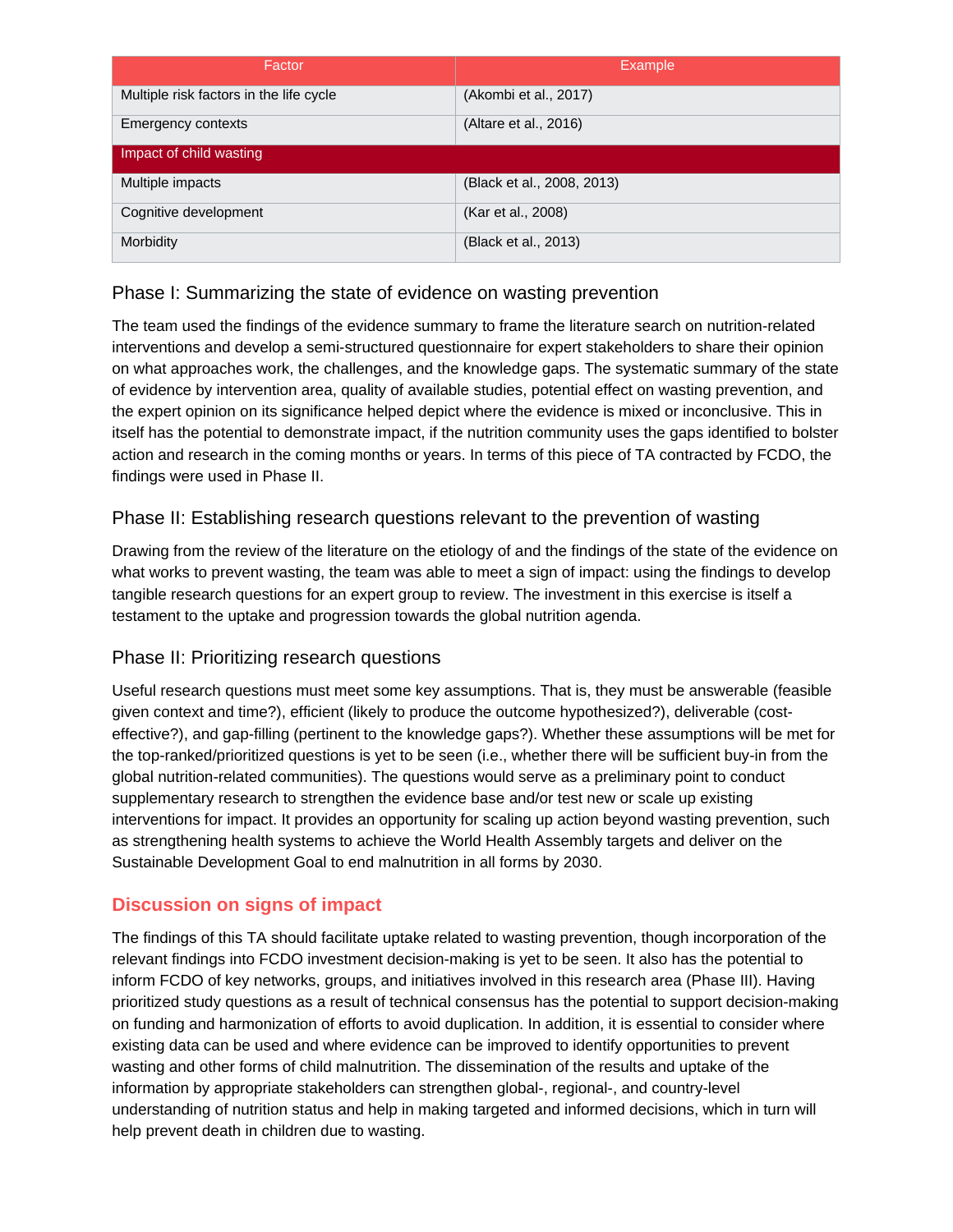#### **References**

- Abdurahman, A. A., Mirzaei, K., Dorosty, A. R., Rahimiforoushani, A., & Kedir, H. (2016). Household food insecurity may predict underweight and wasting among children Aged 24–59 months. *Ecology of Food and Nutrition*, *55*(5), 456–472. https://doi.org/10.1080/03670244.2016.1207069.
- Aheto, J. M. K., Keegan, T. J., Taylor, B. M., & Diggle, P. J. (2015). Childhood malnutrition and Its determinants among under-five children in Ghana. *Paediatric and Perinatal Epidemiology*, *29*(6), 552–561. https://doi.org/10.1111/ppe.12222.
- Ahmed, N. U., Zeitlin, M. F., Beiser, A. S., Super, C. M., & Gershoff, S. N. (1993). A longitudinal study of the impact of behavioural change intervention on cleanliness, diarrhoeal morbidity and growth of children in rural Bangladesh. *Social Science & Medicine (1982)*, *37*(2), 159–171.
- Akombi, B., Agho, K., Hall, J., Wali, N., Renzaho, A., & Merom, D. (2017). Stunting, wasting and underweight in sub-Saharan Africa: A systematic review. *International Journal of Environmental Research and Public Health*, *14*(8), 863. https://doi.org/10.3390/ijerph14080863.
- Alaofè, H., Zhu, M., Burney, J., Naylor, R., & Douglas, T. (2017). Association between women's empowerment and maternal and child nutrition in Kalalé district of Northern Benin. *Food and Nutrition Bulletin*, *38*(3), 302–318. https://doi.org/10.1177/0379572117704318.
- Ali, Z., Saaka, M., Adams, A.-G., Kamwininaang, S. K., & Abizari, A.-R. (2017). The effect of maternal and child factors on stunting, wasting and underweight among preschool children in Northern Ghana. *BMC Nutrition*, *3*(1), 31. https://doi.org/10.1186/s40795-017-0154-2.
- Altare, C., Delbiso, T. D., & Guha-Sapir, D. (2016). Child wasting in emergency pockets: A meta-analysis of smallscale surveys from Ethiopia. *International Journal of Environmental Research and Public Health*, *13*(2), 178. https://doi.org/10.3390/ijerph13020178.
- Arimond, M., & Ruel, M. T. (2018). Dietary diversity Is associated with child nutritional status: Evidence from 11 Demographic and Health Surveys. *The Journal of Nutrition*, *134*(10). https://doi.org/10.1093/jn/134.10.2579.
- Asfaw, M., Wondaferash, M., Taha, M., & Dube, L. (2015). Prevalence of undernutrition and associated factors among children aged between six to fifty nine months in Bule Hora district, South Ethiopia. *BMC Public Health*, *15*, 41. https://doi.org/10.1186/s12889-015-1370-9.
- Betebo, B., Ejajo, T., Alemseged, F., & Massa, D. (2017). Household food insecurity and its association with nutritional status of children 6-59 months of age in East Badawacho District, South Ethiopia. *Journal of Environmental and Public Health*, *2017*, 6373595. https://doi.org/10.1155/2017/6373595.
- Bhutta, Z. A., Das, J. K., Rizvi, A., Gaffey, M. F., Walker, N., Horton, S., Webb, P., Lartey, A., & Black, R. E. (2013). Evidence-based interventions for improvement of maternal and child nutrition: what can be done and at what cost? *The Lancet*, *382*(9890), 452–477. https://doi.org/10.1016/S0140-6736(13)60996-4.
- Black, R. E., Allen, L. H., Bhutta, Z. A., Caulfield, L. E., de Onis, M., Ezzati, M., Mathers, C., & Rivera, J. (2008). Maternal and child undernutrition: global and regional exposures and health consequences. *The Lancet*, *371*(9608), 243–260. https://doi.org/10.1016/S0140-6736(07)61690-0.
- Black, R. E., Victora, C. G., Walker, S. P., Bhutta, Z. A., Christian, P., de Onis, M., Ezzati, M., Grantham-McGregor, S., Katz, J., Martorell, R., & Uauy, R. (2013). Maternal and child undernutrition and overweight in low-income and middle-income countries. *The Lancet*, *382*(9890), 427–451. https://doi.org/10.1016/S0140-6736(13)60937- X.
- Christian, P., Lee, S. E., Donahue Angel, M., Adair, L. S., Arifeen, S. E., Ashorn, P., Barros, F. C., Fall, C. H. D., Fawzi, W. W., Hao, W., Hu, G., Humphrey, J. H., Huybregts, L., Joglekar, C. V., Kariuki, S. K., Kolsteren, P., Krishnaveni, G. V., Liu, E., Martorell, R., … Black, R. E. (2013). Risk of childhood undernutrition related to small-for-gestational age and preterm birth in low- and middle-income countries. *International Journal of Epidemiology*, *42*(5), 1340–1355. https://doi.org/10.1093/ije/dyt109.
- Fall, C. H. D., Sachdev, H. S., Osmond, C., Restrepo-Mendez, M. C., Victora, C., Martorell, R., Stein, A. D., Sinha, S., Tandon, N., Adair, L., Bas, I., Norris, S., & Richter, L. M. (2015). Association between maternal age at childbirth and child and adult outcomes in the offspring: a prospective study in five low-income and middleincome countries (COHORTS collaboration). *The Lancet Global Health*, *3*(7), e366–e377. https://doi.org/10.1016/S2214-109X(15)00038-8.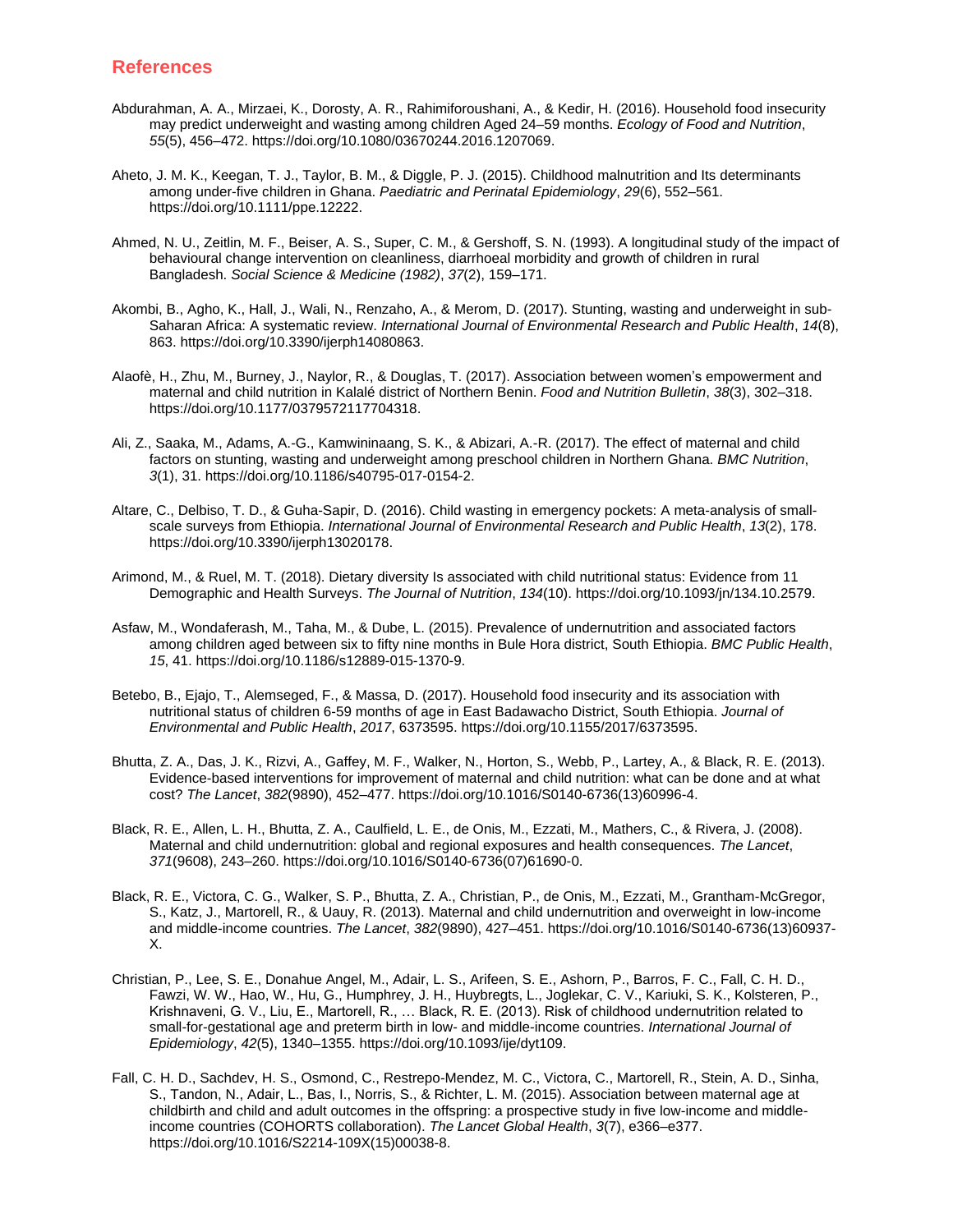- Fink, G., Sudfeld, C. R., Danaei, G., Ezzati, M., & Fawzi, W. W. (2014). Scaling-up access to family planning may improve linear growth and child development in low and middle income countries. *PloS One*, *9*(7), e102391. https://doi.org/10.1371/journal.pone.0102391.
- Frempong, R. B., & Annim, S. K. (2017). Dietary diversity and child malnutrition in Ghana. *Heliyon*, *3*(5), e00298. https://doi.org/10.1016/j.heliyon.2017.e00298.
- Frongillo, E. A., de Onis, M., & Hanson, K. M. (1997). Socioeconomic and demographic factors are associated with worldwide patterns of stunting and wasting of children. *The Journal of Nutrition*, *127*(12), 2302–2309.
- Frozanfar, M. K., Yoshida, Y., Yamamoto, E., Reyer, J. A., Dalil, S., Rahimzad, A. D., & Hamajima, N. (2016). Acute malnutrition among under-five children in Faryab, Afghanistan: prevalence and causes. *Nagoya Journal of Medical Science*, *78*(1), 41–53.
- Genton, L., Cani, P. D., & Schrenzel, J. (2015). Alterations of gut barrier and gut microbiota in food restriction, food deprivation and protein-energy wasting. *Clinical Nutrition*, *34*(3), 341–349. https://doi.org/10.1016/j.clnu.2014.10.003.
- Harper, K. M., Mutasa, M., Prendergast, A. J., Humphrey, J., & Manges, A. R. (2018). Environmental enteric dysfunction pathways and child stunting: A systematic review. *PLOS Neglected Tropical Diseases*, *12*(1), e0006205. https://doi.org/10.1371/journal.pntd.0006205.
- Humphrey, J. H. (2009). Child undernutrition, tropical enteropathy, toilets, and handwashing. *Lancet (London, England)*, *374*(9694), 1032–1035. https://doi.org/10.1016/S0140-6736(09)60950-8.
- Ickes, S. B., Hurst, T. E., & Flax, V. L. (2015). Maternal literacy, facility birth, and education are positively associated with better infant and young child feeding Practices and nutritional status among Ugandan children. *The Journal of Nutrition*, *145*(11), 2578–2586. https://doi.org/10.3945/jn.115.214346.
- Kansiime, N., Atwine, D., Nuwamanya, S., & Bagenda, F. (2017). Effect of male involvement on the nutritional status of children less than 5 years: A cross sectional study in a rural Southwestern District of Uganda. *Journal of Nutrition and Metabolism*, *2017*, 3427087. https://doi.org/10.1155/2017/3427087.
- Kar, B. R., Rao, S. L., & Chandramouli, B. A. (2008). Cognitive development in children with chronic protein energy malnutrition. *Behavioral and Brain Functions*, *4*(1), 31. https://doi.org/10.1186/1744-9081-4-31.
- Martorell, R., & Young, M. F. (2012). Patterns of stunting and wasting: Potential explanatory factors. *Advances in Nutrition*, *3*(2), 227–233. https://doi.org/10.3945/an.111.001107.
- McDonald, C. M., Olofin, I., Flaxman, S., Fawzi, W. W., Spiegelman, D., Caulfield, L. E., Black, R. E., Ezzati, M., Danaei, G., & Nutrition Impact Model Study. (2013). The effect of multiple anthropometric deficits on child mortality: meta-analysis of individual data in 10 prospective studies from developing countries. *The American Journal of Clinical Nutrition*, *97*(4), 896–901. https://doi.org/10.3945/ajcn.112.047639.
- Mishra, K., Kumar, P., Basu, S., Rai, K., & Aneja, S. (2014). Risk factors for severe acute malnutrition in children below 5 years of age in India: A case-control study. *The Indian Journal of Pediatrics*, *81*(8), 762–765. https://doi.org/10.1007/s12098-013-1127-3.
- Ozaltin, E., Hill, K., & Subramanian, S. V. (2010). Association of maternal stature with offspring mortality, underweight, and stunting in low- to middle-income countries. *JAMA*, *303*(15), 1507–1516. https://doi.org/10.1001/jama.2010.450.
- Patwari, A. K. (1999). Diarrhoea and malnutrition interaction. *Indian Journal of Pediatrics*, *66*(1 Suppl), S124-134.
- Pravana, N. K., Piryani, S., Chaurasiya, S. P., Kawan, R., Thapa, R. K., & Shrestha, S. (2017). Determinants of severe acute malnutrition among children under 5 years of age in Nepal: a community-based case-control study. *BMJ Open*, *7*(8), e017084. https://doi.org/10.1136/bmjopen-2017-017084.
- Rahman, M. S., Howlader, T., Masud, M. S., & Rahman, M. L. (2016). Association of low-birth weight with malnutrition in children under five years in Bangladesh: Do mother's education, socio-economic status, and birth interval matter? *PloS One*, *11*(6), e0157814. https://doi.org/10.1371/journal.pone.0157814.
- Raihan, M. J., Farzana, F. D., Sultana, S., Haque, M. A., Rahman, A. S., Waid, J. L., McCormick, B., Choudhury, N., & Ahmed, T. (2017). Examining the relationship between socio-economic status, WASH practices and wasting. *PLOS ONE*, *12*(3), e0172134. https://doi.org/10.1371/journal.pone.0172134.